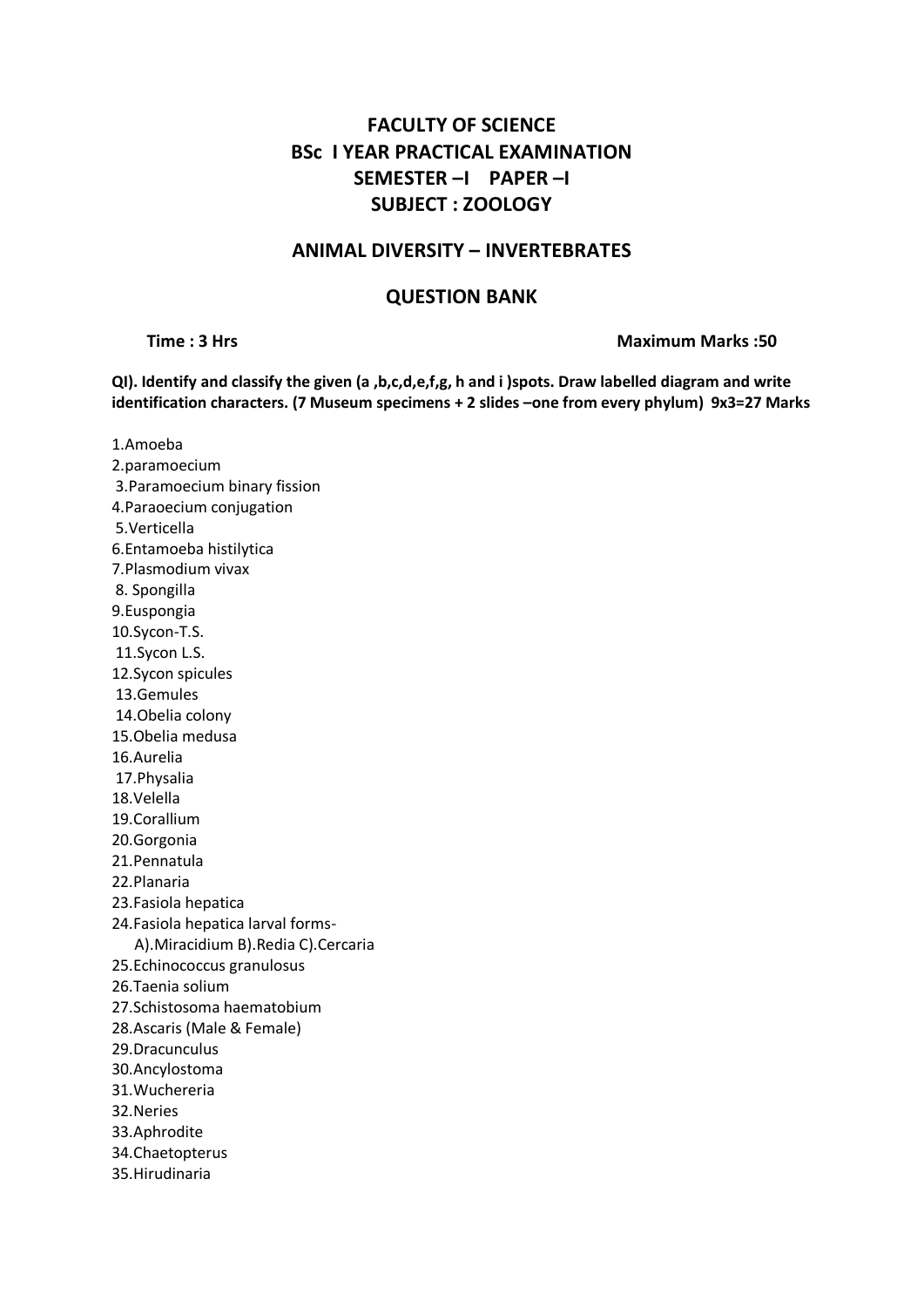36.Trocophora larva 37.Cancer 38.Palaemon 39.Scorpian 40.Scolopendra 41.Sacculina 42.Limulus 43.Peripatus 44.Larvae A).Nauplius B).Mysis C).Zoea 45.Mouth parts of Anapheles (Male & Female) 46. Mouthpars of Male & Female Culex 47. Mouthpars of House fly 48. Mouthpars of Butterfly 49.Chiton 50.Pila 51.Unio 52.Pterido 53.Murex 54.Sepia 55.Loligo 56.Octopus 57.Nautilus 58.Glochidium larva 59.Asterias 60.Ophiothrix 61.Echinus 62.Clypeaster 63.Cucumaria 64.Antedon 65.Bipinnaria larva 66.Balanoglossus 67.Tornoria larva **Q II). Dissect and display the.............. (Any one) and draw neat and labelled diagram 8 Marks (Diagram-3,Dissection and display-5)**  A).Prawn Appendages

- B).Nervous system of prawn C).Digestive system of prawn .
- 
- D).Mounting of Statocyst E).Mounting of Insect mouth parts

| Q III). Field Visit & Note Book  | 04 Marks |
|----------------------------------|----------|
| Q IV). Project Work              | 03 Marks |
| Q V). Certified practical record | 03 Marks |
| Q VI). Animal Album              | 03 Marks |
| Q VII). Viva voce                | 02 M     |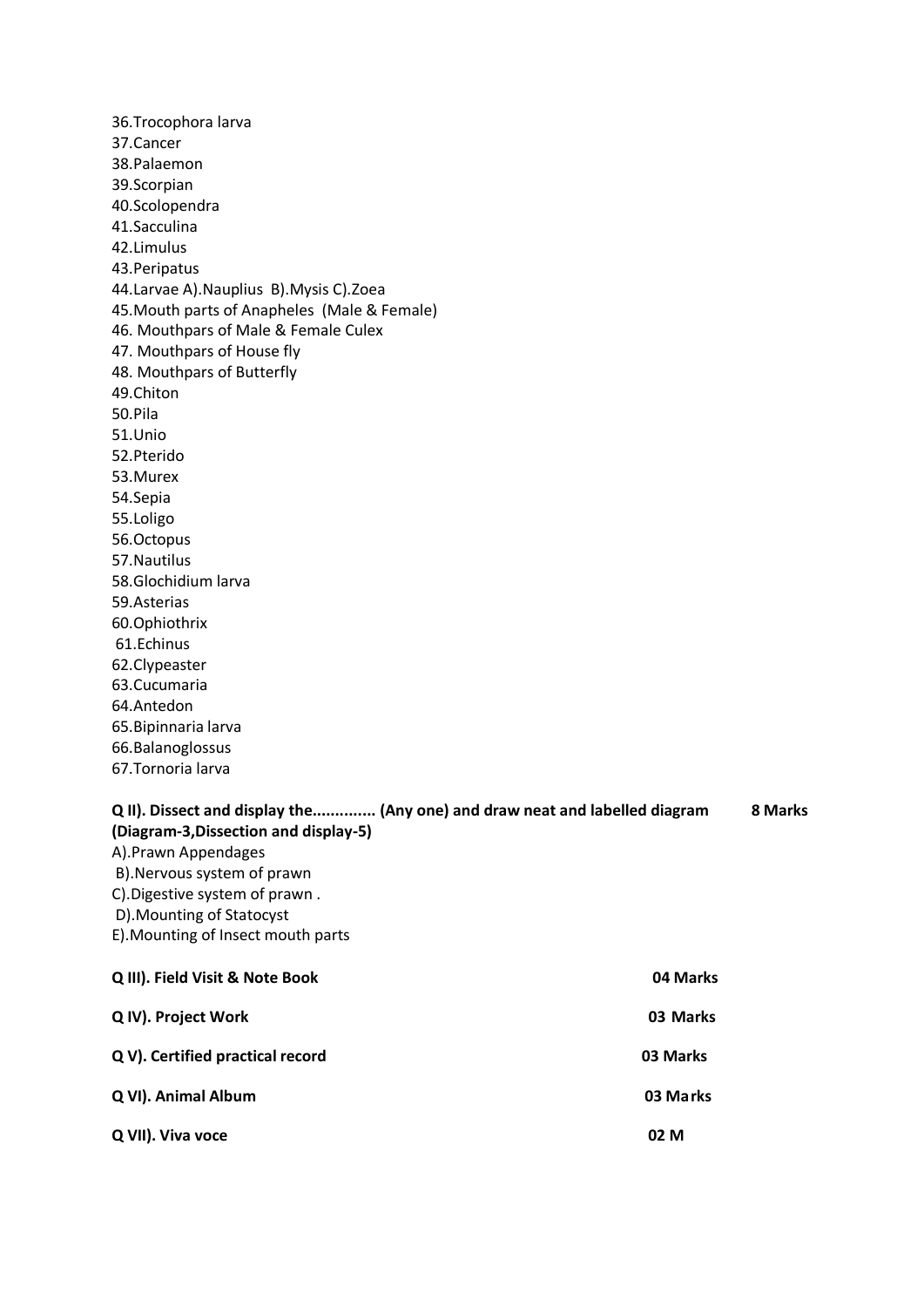## **FACULTY OF SCIENCE BSc I YEAR PRACTICAL EXAMINATION SEMESTER –III PAPER –III SUBJECT : ZOOLOGY**

### **(ANIMAL DIVERSITY – VERTEBRATES and DEVELOPMENTAL BIOLOGY)**

#### **QUESTION BANK**

**Time : 3 Hrs Maximum Marks :50 Q I).Identify and classify the given (a ,b,c,d,e,f,g and h) spots . Draw labelled diagram and write identification characters. (6 Museum specimens –One from every phylum + 2 slides ) 8x3= 24 Marks** 1.Amphioxus 2.Amphioxus T.S. through pharynx 3.Petromyzon 4.Myxine 5.Ammocoetus larva 6.Sphyrna 7.Pristis 8.Torpedo 9.Channa 10.Pleuronectes 11.Hippocampus 12.Exocoetus 13.Echineis 14.Labeo 15.Catla 16.Clarius 17.Aunguilla 18Protopterus 19.Scales of fishes a).Placoid b).Cycloid c).Ctenoid 20.Ichthyophis 21.Amblystoma 22.Siren 23.Hyla 24.Rachophorus 25.Bufo 26.Rana 27.Axolotal larva 28.Draco 29.Chemaeleon 30.Gecho 31.Uromastics 32.Vipera rasseli 33.Naja 34Bungarus 35.Enhydrina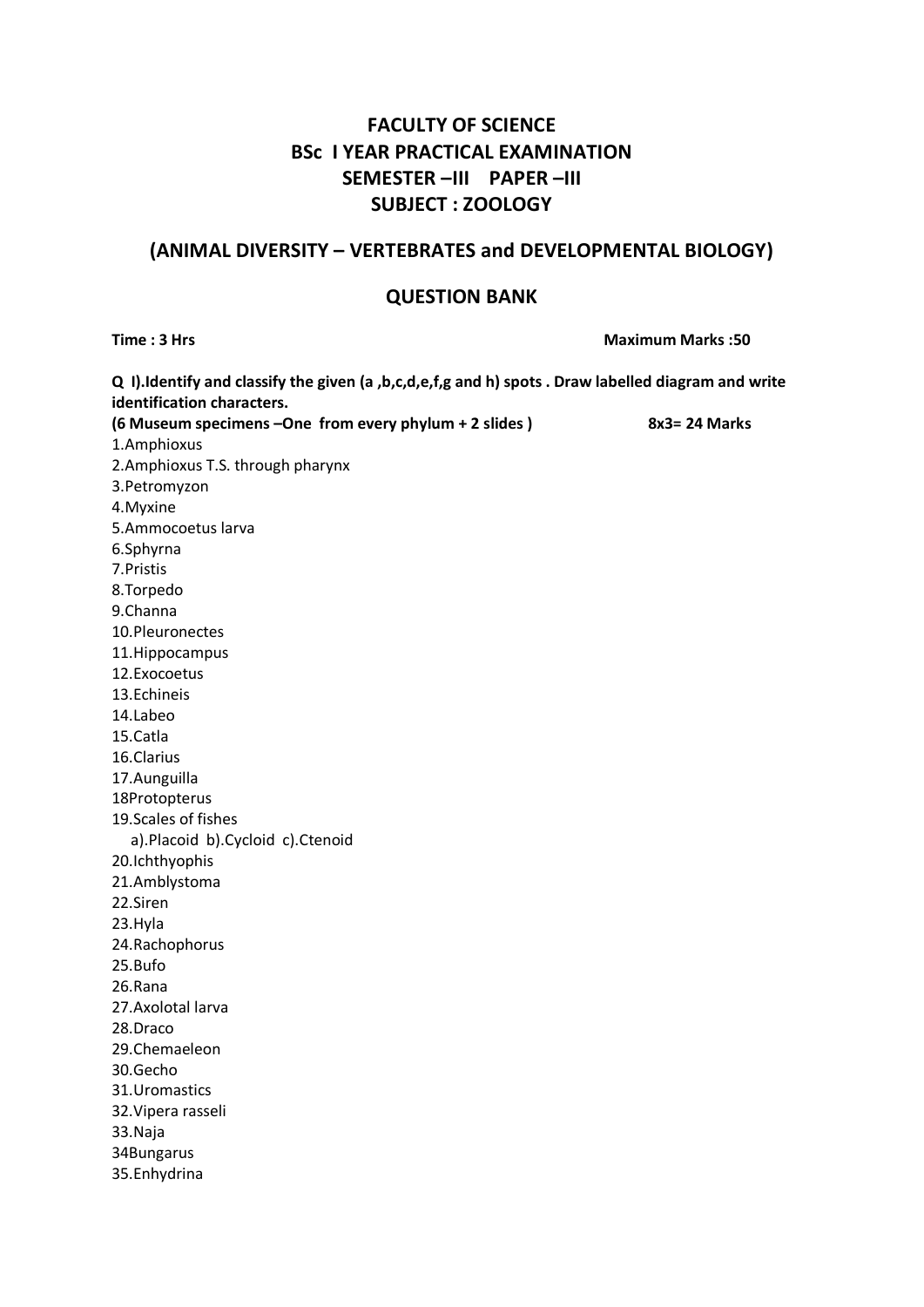36.Typlops 37.Testudo 38.Trionix 39.Crocodilus 40.Ptyas 41.Archaeopteryx 42.Passer 43.Psittacula 44.Bubo 45.Alcedo 46.Columba 47.Corvus 48.Pavo 49.Collection and study of different types of feathers a).Quill b).Contour c).Filoplume d).Down 50.Ornithorhyncus 51.Tachyglossus 52.Pteropus 53.Funambulus 54.Manis 55.Loris 56.Hedgehog 57.T.S. of liver 58.T.S. of Panceas 59. T.S.of Intestine 60. T.S.of lungs 61. T.S.of Artery 62.T.S.of vein 63. T.S.of bone 64.T.S.of Spinal cord **Q II). Identify the given (a and b ) spots. Draw labelled diagram and write identification characters. ( 2 spots) 4 Marks.**

1.Pectoral girdle of Varanus 2. Pectoral girdle of Pigeon 3. Pectoral girdle of Rabbit 4. Pelvic girdle of Varanus 5. Pelvic girdle of Pigeon 6. Pelvic girdle of Rabbit 7.Humarus of Varanus 8. Humarus of Pigeon 9. Humarus of Rabbit 10.Radius and Ulna of Varanus 11. Radius and Ulna of Pigeon 12. Radius and Ulna of Rabbit 13.Manus ( Hand bones) of Varanus 14. Manus ( Hand bones) of Pigeon 15. Manus ( Hand bones) of rabbit 16.Femur of Varanus 17. Femur of Pigeon 18. Femur of Rabbit